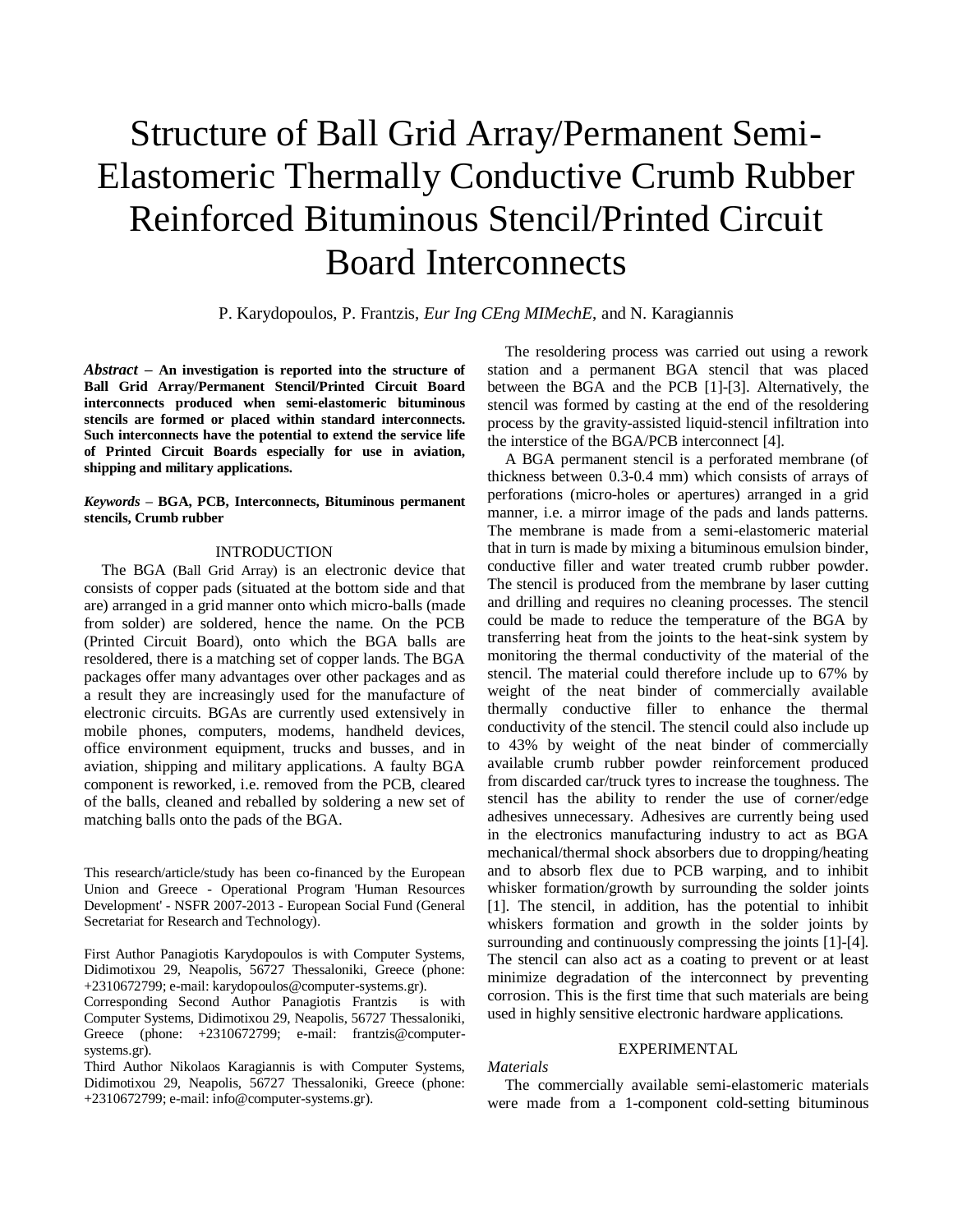emulsion binder. The filler was a thermally conductive fine powder. The crumb rubber powder (produced by an ambient grinding process) was from car tyres (synthetic rubber) of 0- 0.2 mm (200 μm maximum, 60 mesh) particle size.

# *Methods*

The crumb rubber powder was treated using the water activated method prior to mixing to enhance the binder /rubber/filler bond [1]. The binder was mixed with various amounts of conductive filler and crumb rubber powder. The mixtures were laid up on a flat surface. The flat surface was first cleaned and then coated with a thin layer of release agent (paste wax). It is claimed that the membranes produced were made from a semi-elastomeric material in the sense that they are able to fold over their side without any visual cracking [3]. In laboratory rework trial tests, BGA components were reballed using flux [1], [3]. Then, they were resoldered to a PCB in an infrared rework station using flux that also involved the use of a stencil that was placed between the BGA and the PCB [3]. Factory produced BGA/PCB interconnects were modified by casting.

Typical interconnects were split open using a hammer and chisel to produce cuts for structure examination [4]. The stencil-reworked PCBs were next put into the production line and their long-term functionality is continuously monitored.

### RESULTS AND DISCUSSION

Fig. 1(a) shows a typical (laser cut/drilled) stencil (crosssectional area  $34x34$  mm<sup>2</sup>, 0.35 mm thickness and 0.6 mm aperture) and Fig. 1(b) a typical reworked BGA/Stencil/PCB interconnect.



Fig. 1. Typical stencil (a) and typical reworked interconnect showing the BGA on top of the stencil (b).



Fig. 2. Typical cut from factory produced BGA/Stencil/PCB interconnect showing cross-sections covered with the material formed by casting on the BGA side (a) and on the PCB side (b).

Fig. 2 is a typical cut from a factory produced BGA/Stencil/PCB interconnect that shows cross-sections covered with the material formed by casting, on the BGA side (a) and on the PCB side (b). Fig. 3 is a typical cut from a laboratory produced BGA/Stencil/PCB interconnect made using flux and an infrared rework station that shows crosssections covered with the (laser cut/drilled) stencil, on the BGA side (a) and on the PCB side (b).



Fig. 3. Typical cut from a home produced BGA/Stencil/PCB interconnect showing cross-sections covered with the stencil on the BGA side (a) and on the PCB side (b).

Fig. 2 and Fig. 3 show the structure of BGA/Stencil/PCB interconnects and confirm the functions of the stencil which are (i) to surround and hold the micro-balls firmly within its apertures, (ii) it has the potential to inhibit whiskers formation and growth in the solder joints by applying a continuous compressive stress via the semi-elastomeric stencil to the joints [4], (iii) its good adhesion and robustness i.e. the material appears to be compact, and (iv) its natural ability to absorb flex due to PCB warping and mechanical shock due to dropping thus rendering the use of corner/edge adhesives unnecessary [4]. The stencils were found to adhere well to both the BGA and the PCB surfaces and therefore they can also act as a protective coating preventing degradation of the interconnects by preventing corrosion. Preliminary water diffusion tests [5], [6] indicated that the material absorbed no water at any time, contrary to resins [7]-[9]. Most metals corrode with time (i.e. recombine with corrosive agents in the environment like oxygen, chlorine, sulphur, fluorine etc.) in an attempt to return to their natural state. Since these corrosion products interfere with the passage of electrical current across an interconnect, then the contact surfaces can be coated over to prevent or at least minimize the formation of corrosion products [10].

The method of measurement of the thermal conductivity (*K*) of the material developed in previous work [3]-[4] yielded a similar range of values of the thermal conductivity of the material of the stencil developed in this work and showed a material with considerable increase in *K* suitable for use in electronic applications.

The cost of commercially available conductive powders is high and therefore a new thermally conductive material was developed, namely K5 PRO, that is a viscous paste designed to give a high thermal conductivity at a very low cost and can be used when the thermal conductivity of a bituminous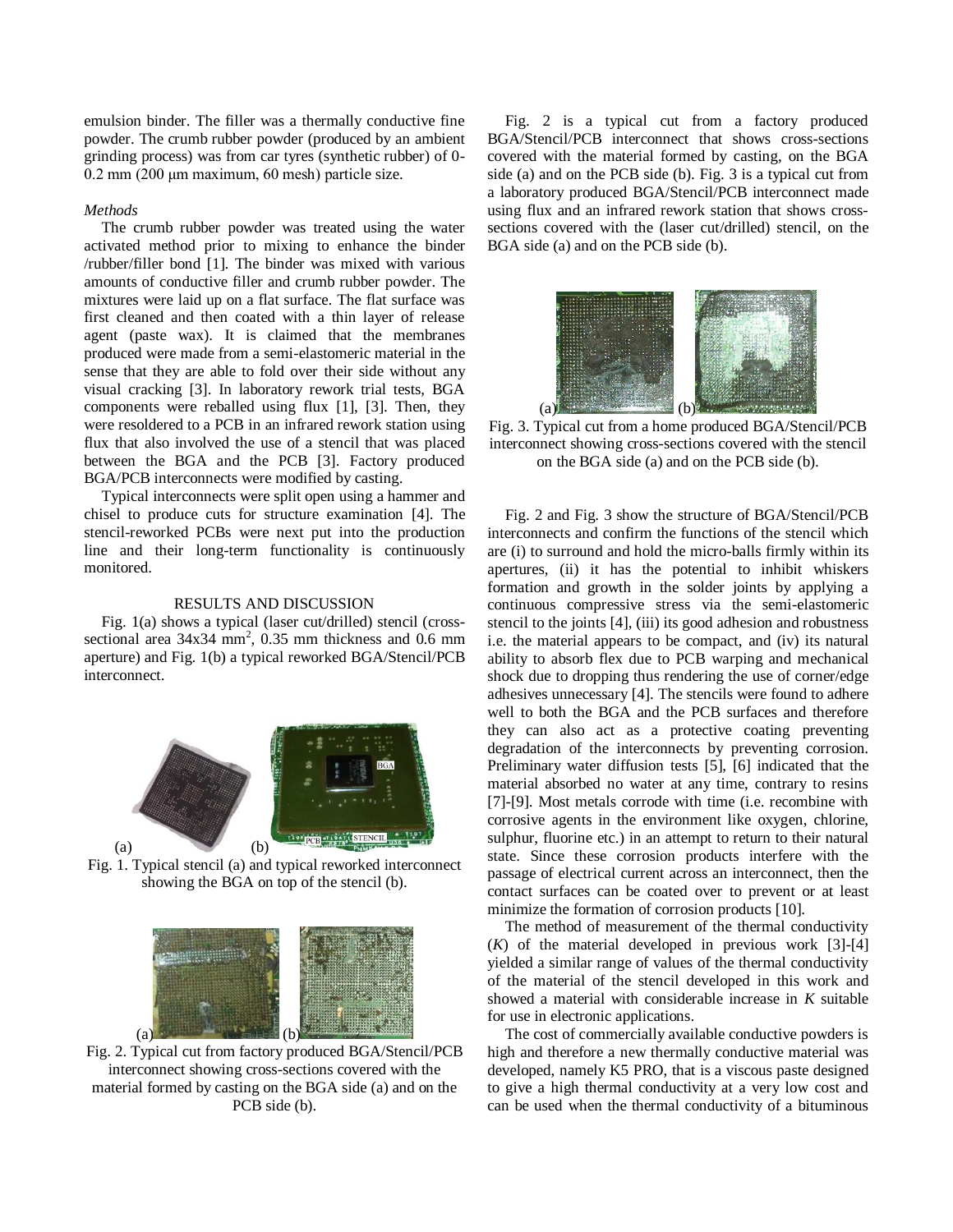stencil is low or on top of a component on a PCB to aid to the cooling process. The method of measuring the thermal conductivity of thin solid samples of the materials developed in the previous work [3] was used. When the material to be measured is a non-solid, then a sample of this material is sandwiched between two copper plates (dimensions 32x25 mm<sup>2</sup> and 0.62 mm thickness) to form the specimen and is shown in Fig. 4. The specimen was then placed in front of the gun mouth of a Soldering Heating Station and at a distance of 10 mm, as shown in Fig. 5. The gun mouth (dimensions  $12x12 \text{ mm}^2$ ) was set to give out a constant jet/flow of hot air at 90°C. Next, the heater was turned on and measurements of the temperatures at the centre of the area *A*, *T<sup>2</sup>* (the face of the specimen next to the mouth) and *T<sup>1</sup>* (outer surface), were taken after 5 minutes (to allow for a steady-state of heat transfer, *Q*, to be reached) and at a 1 minute intervals, using an IR Thermometer (Fig. 5). The stiff sticky K5 PRO material adheres well to both copper plate surfaces making the measurements of  $T_1$  and  $T_2$  accurate enough. Then, the thermal conductivity of the sample could be given by the following Equation (1)

$$
Q/A = K \left( \Delta T/t \right) \tag{1}
$$

where  $K$  is the value of the thermal conductivity of the  $K5$ PRO sample,  $\Delta T = T_2 - T_1$  and *t* is the thickness of the sample  $(0.7 \text{ mm})$ . The value of  $Q$  was taken to be 600 W [3]. Note that the area *A* in Equation (1) was taken to be  $12x12 \text{ mm}^2$ , i.e. the dimensions of the mouth of the gun.



Fig. 4. Specimen used to measure the thermal conductivity of a sample (shown in white) of a non-solid material sandwiched between two copper plates.

To establish the new method of calculating *K* in air, various samples of known *K* were used that were in the form of thin squared plates (dimensions  $25x25$  mm<sup>2</sup>) from copper  $(K = 400$  W/m C and thickness  $t = 0.14$  mm), aluminium  $(K$  $= 250$  W/m C,  $t = 0.53$  mm), steel ( $K = 16$  W/m C,  $t = 0.45$ mm), thermally conductive pad  $(K = 1.7 \text{ W/m C}, t = 0.3$ mm), and glass ( $K = 1.05$  W/m C,  $t = 0.58$  mm). Next, a graphical technique to account for the total heat losses was developed that was a plot of the experimentally obtained values *Kexp*, using Equation (1), against the actual *K* values for low range of *K* values [3], Fig. 6. The experimental procedure was repeated using specimens. Typical data are shown in Table 1 and *Kexp* for K5 PRO was calculated to be  $Kexp = 0.2486 \times 10^3$  W/m C



Fig. 5. Soldering Heating Station Gun and IR Thermometer (shown in orange) and set-up showing the specimen.



Fig. 6. Experimental *K* against actual *K* for low *K* values.

| TABLE 1: TYPICAL DATA OBTAINED. |      |                           |
|---------------------------------|------|---------------------------|
| <b>T2</b>                       | ТI   | AT                        |
| 56.4                            | 45.4 | 11.0                      |
| 57.8                            | 45.8 | 12.0                      |
| 59.0                            | 47.2 | 11.8                      |
| 60.8                            | 48.4 | 12.4                      |
|                                 |      | Average $\Delta T = 11.8$ |

From Fig. 6 an empirical relationship was derived as follows  $Kexp = 0.5574 \ \tilde{K}^{-0.494}$ 

and *K* can therefore be calculated from Equation (2) below  $K = 0.311 (1 / Kexp)^2$ (2)